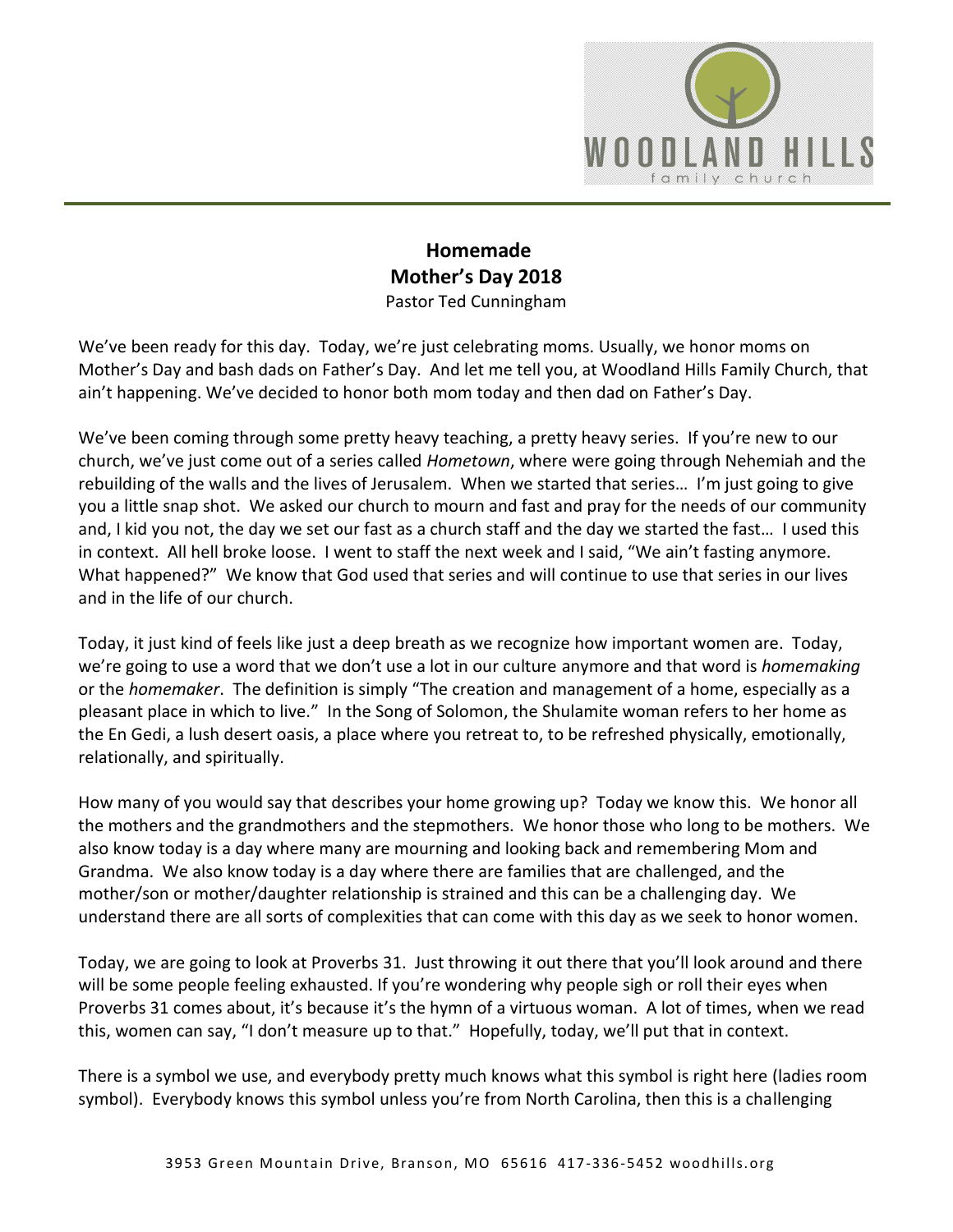symbol and we don't mean to start the morning off offending you, but that's kind of what we do here at Woodland Hills Family Church.

They've uncovered this symbol. For years, we thought this symbol was a dress, but's it's actually a cape. I didn't know that until recently. So, we are changing the symbol here on our women's restroom to be a cape, and all the men said… Amen. Celebrating Mom as a super hero.

I brought a picture of Amy's Mother's Day gift (fire pit next to raised gardens). I gave this to her over the last month. She said, "I want a garden." And this is what Amy Cunningham means when she says garden. It doesn't mean just a few pants from Home Depot. We had to put cages around them because years ago… And I still can't believe some of you are still falling for this. Years ago, I was told that marigolds planted around the boarder of your garden keep out deer and rabbits. You know who told you that? The people who sell marigolds. They are the ones who came up with that line. It doesn't work in the Ozarks. So, we created this.

I want to give every man in here this little tidbit. I want you to memorize it, guys. If you get nothing else today, memorize this and repeat it often for the rest of your life. It's simply this: "What my baby wants, my baby gets." If you're here with your wife, I want you to turn to her and say those words. What my baby wants, my baby gets. And look at all the ladies that are giving their lists.

Guys, who do we have to thank for those elaborate garden projects? It's not the Proverbs 31 woman, it's the Waco woman (Joanna Gaines). When news came out in 2017 that they were cancelling their show, Amy came into the family room and said, "I've got terrible news." I thought there was a medical report I didn't know about or… She said, "No, it's terrible. Give me just a second to process it. Joanna Gaines has decided not to do another season of Fixer Upper." When Amy walked out of the room, I was celebrating. "Father, in heaven, thank you for answering the pleas of my heart." I like Jonna Gaines; it's Chip Gaines I hate with every ounce of my being. That man is not a Christian; it's all part of the show because that garden project, that's Chip Gaines right there.

My wife is passionate about her home and she loves working around the house, and I have come up with a simple saying, "What my baby wants, my baby gets." How many of you got Joanna Gaines' cookbook? I was going to pass them out this morning, but they're like \$85.00 so I think you're going to have to go on Amazon or wait until you can get them used.

We're in Proverbs 31 and we're going to start at the end of the chapter and then go back to the beginning and work forward. As you read Proverbs 31, you need to read it with the end in mind. Here's the end of Proverbs 31 - *Charm is deceptive, and beauty is fleeting; but a woman who fears the Lord is to be praised.* Keep that at the forefront of your mind as we study Proverbs 31.

1 Peter 3 says, …*the unfading beauty of a gentle and quiet spirit* (in a woman), *which is of great worth*  in God's sight. That's what we're going after today. That's what we're working towards.

Verse 31 of Proverbs 31 says, *Honor her for all that her hands have done…* This is where we get the *Homemade* idea. We're talking about homemakers, whether it's the work inside the home or the work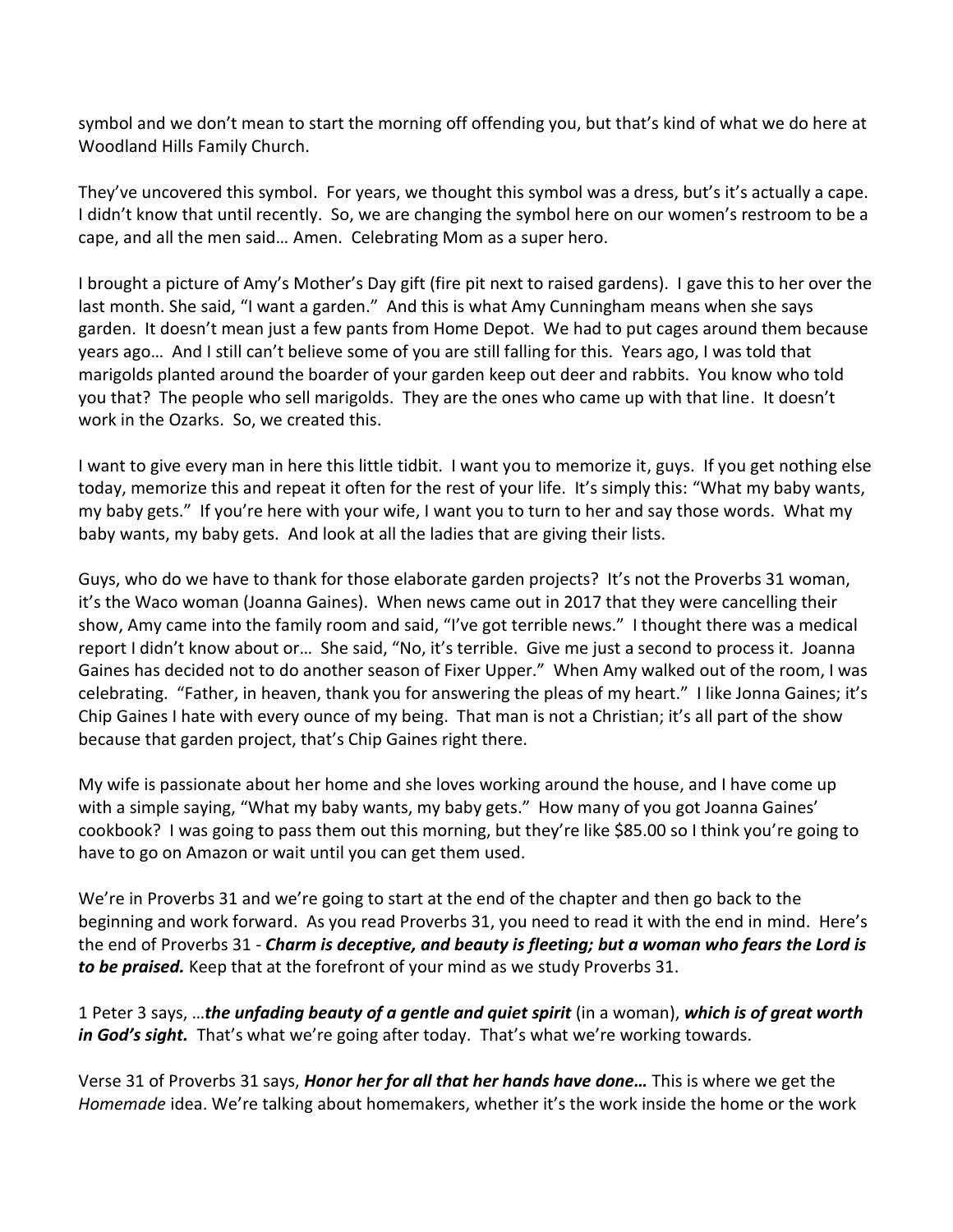that you do outside of the home to create a home. We're honoring all moms and all homemakers today. *…and let her works bring her praise at the city gate.*

So, when we talk about honor, it's something Gary Smalley taught us for years. Dick Foth, who has been here a couple of times – we're hopefully getting him back soon – has been the sacred echo behind what Gary was saying and it's something we believe around here. Carolyn just mentioned it in worship and I love it. It's this big idea:

**Honor affirms value, it does not determine it.** So, today, we are affirming the worth of woman as seen by Almighty God. For some of you, you haven't received this honor. For some, you haven't had a husband who has honored you for the value that's placed in you by God as it should be honored or affirmed. Some of you maybe had a dad, while you were growing up, who didn't value you as a precious daughter. Again, the value that comes to you from Almighty God.

I heard a pastor this week and I love what he said. "If I go to the Redwood Forest and I see the redwoods, I can speak all day to their beauty. I can describe them. With words, I can paint pictures to try to get your mind to go the Redwood Forest with me, but in all of my description, I can't add one inch to those trees."

Today, your value is there. We're just affirming that value. But, it's something we know when we come to Mother's Day, when we come to Father's Day, when we speak about marriage and family, there is always this… And I saw it yesterday. Last night, my daughter read for me one Christian author who said, "Feel free to skip church tomorrow if it's too painful for you." I always cringe whenever the church is kind of pushed to the side because if today is a painful day for you, we're glad you're here. We don't celebrate brokenness, we celebrate life, the life that comes only in Jesus.

We're not a moralistic church, so we're not a church that is just about the dos and the don'ts. If you read Proverbs 31 through all of the dos, and not through the lens of grace or through life in Christ, you'll miss the whole point of it. Don't skip church; be here, be a part of it, even if you've lost children, even if your relationship with your mom was not good or you are a mom and your relationship with your children is not good right now.

Some of you may be raising teenagers. I just had this thought this week. Some of you don't feel liked right now, but I want you to rest in the fact that one day your grandchildren will love you always. Rest in that. That's life. That's not sitting in the brokenness, that's understanding this too shall pass.

Today marks our 16<sup>th</sup> anniversary as a church and for 16 years, we've said this around this church and it's simply this big idea. **Every member is a minister**. Whenever we teach on marriage… I get this all the time and I get blasted for this often. Some say, "Well, I'm not married." Okay, then that means your coming in thinking you should only listen to a message as a member. I remind those who aren't married or those who have been through a struggling marriage that we want you to listen to every marriage message at this church as a member for you and your marriage and in your life, but we also want you to listen to it as a minister, someone who can take what you're learning and what you're hearing and go encourage and challenge and speak life and blessing over another couple.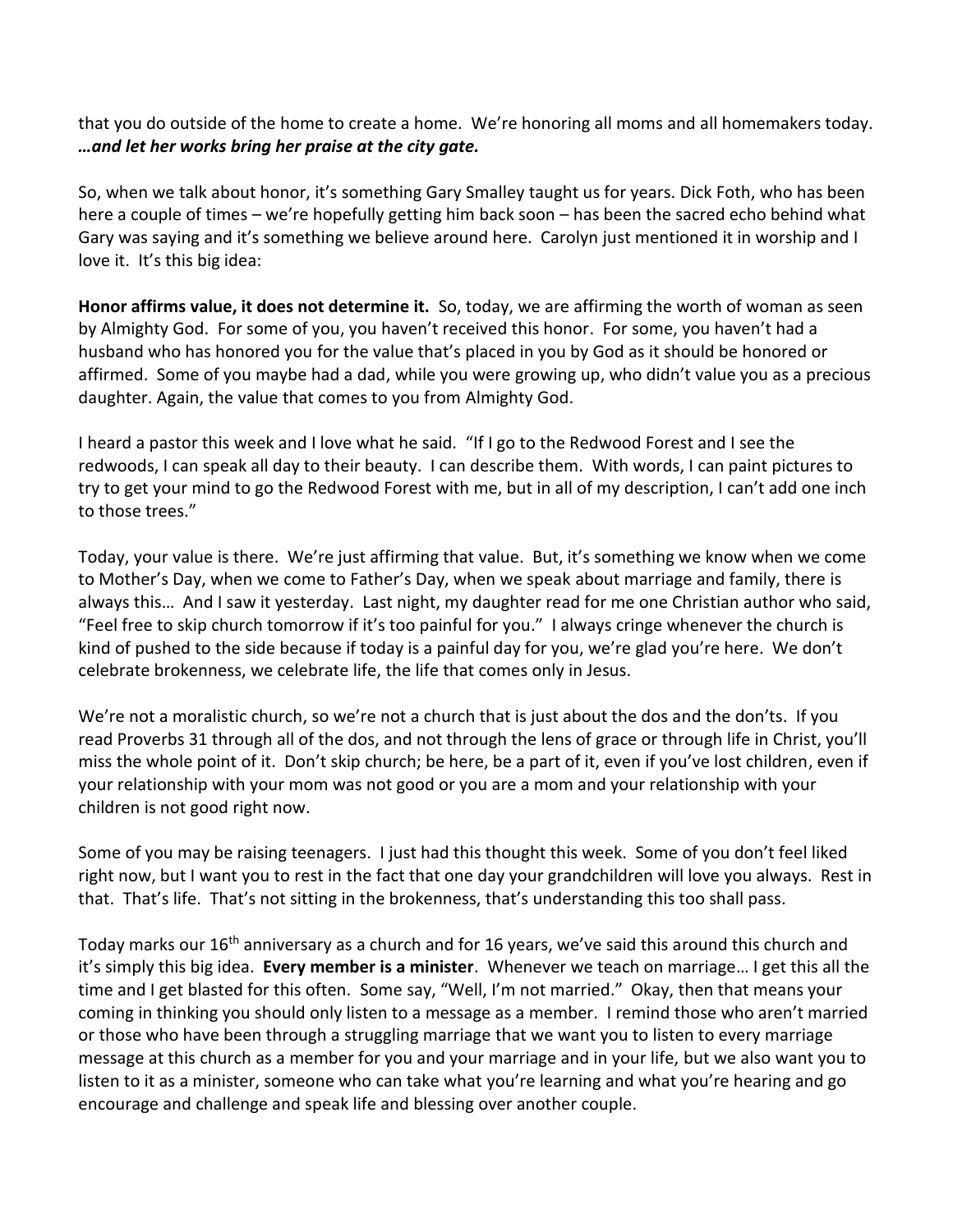Today, on Mother's Day, we want to encourage you to do the same thing. Listen today as a member, how it applies to you, and then also listen to it as a minister, how you can help someone else with what you hear.

Proverbs 31… I'm just going to put the whole list up there that describes this woman, as you see what she does. This isn't how she does it. We're going to look at how she does it, but we're going to see what she does. And when you see this list, this may be why you heard the groans or saw the eyerolls. Proverbs 31… This is a hymn to virtuous woman. In this hymn, we see that this one woman is:

-Wife -Mother -Business woman -Investor -Farmer -Manufacturer

You will completely and totally miss the point of Proverbs 31 if you think the author intends for every woman to do all of this. What did the author originally intend? I'll give you a closer example. Right now, we're debating the Second Amendment as a nation. Yes, I'm getting political on Mother's Day. Why not? I hear people saying this: "Well, when they wrote the Second Amendment (or Bill of Rights, writing the Constitution and all of our founding documents), they didn't know about the AK47."

I think even deeper than that; you have to go, "What did they really mean when they wrote the Second Amendment?" You have to go to the author original intent. Some of you brought your more liberalleaning moms with you today and you're like, *He's ruining this*. I'm not here to persuade you on what you believe about the Second Amendment, but it does apply to what we're doing in Proverbs 31.

Not really. I was really working hard to work this in for the last couple of week and I thought I should do it on Mother's Day.

What did they really mean. Honestly, I think any person who is rational in their thinking understands that when the framers of our constitution, when they were putting together the Bill of Rights, they didn't have the Second Amendment in mind to protect our rights to hunt. That's not what they were doing. They were protecting the rights of people against the government. The original intent behind the Second Amendment was to make sure the government doesn't take over the citizens' life. Every time you approach the scripture, you should be asking what it meant to the original hearers. What's the original intent behind this text?

When we read Proverbs 31 today, we can sometimes forget and think it's about what every woman should become. No. It's not the ideal standard for every woman to become a business woman, investor, farmer, manufacturer. And there are single ladies in her right now. We don't want you to hear today that if I'm not a wife, if I'm not a mother… I'm not a business woman, I'm a teacher. We don't want you to hear the message that you're half a person or not a complete woman. That's not necessarily the intent of Proverbs 31.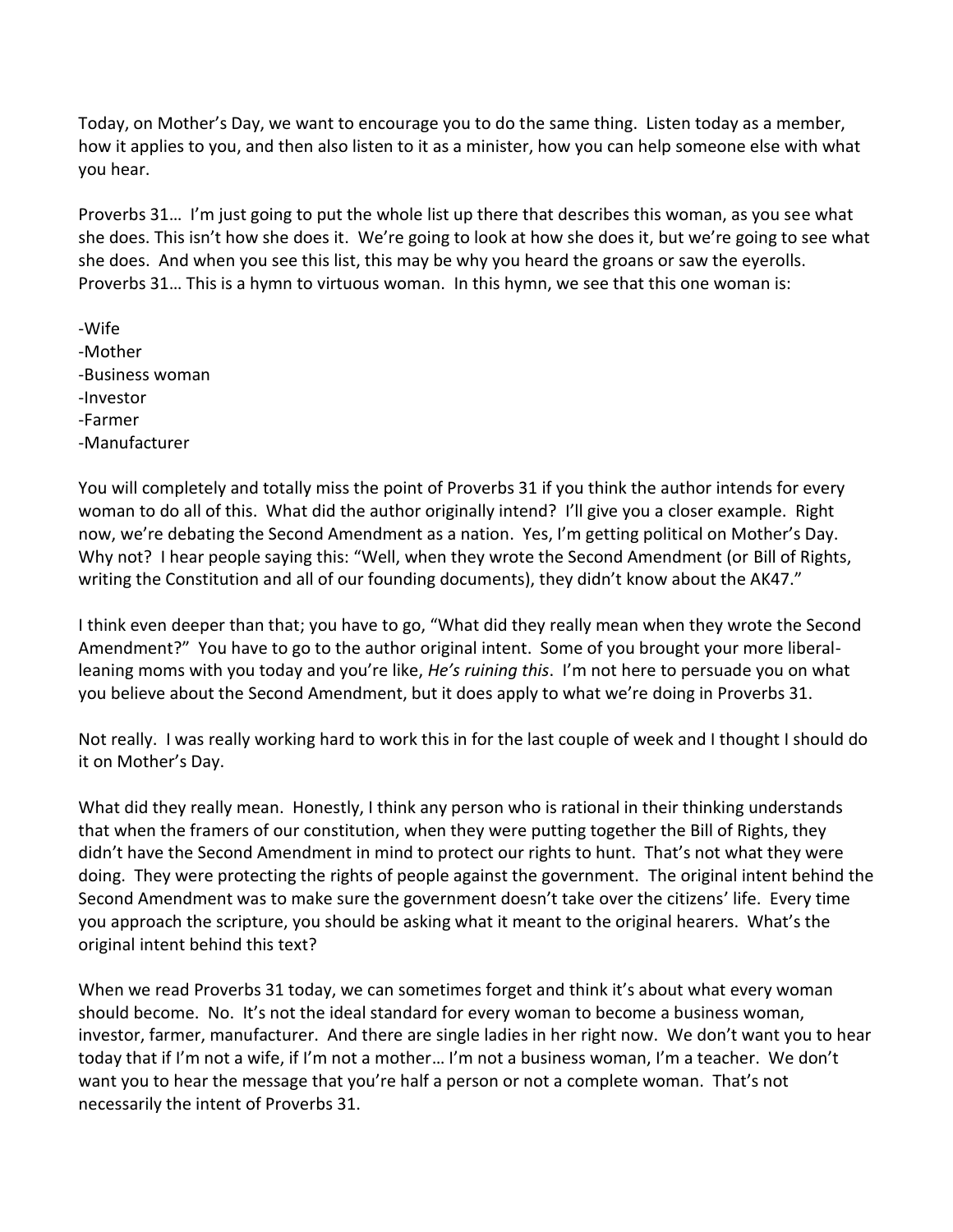I had one professor at Dallas Seminary who said, "If you think about the Book of Proverbs, it's all wisdom sayings and tendencies and how life works. It talks about speech and work and the adulterous woman and it gives wisdom throughout the whole book." At the end of the semester, he actually made us argue that Proverbs 31 is just personifying, it's not even a literal woman. He said, "I want you to argue that Proverbs 31 woman is personifying wisdom." It's just wisdom pictured.

There's another commentator that I use a lot. After I outline a chapter or book or a sermon or something, I make sure I go to Pastor Bob Deffinbaugh. He's very likeminded with where our church goes. I like what he says as he tries to unpack the hymn to the virtuous woman. He said, *"The main purpose of Proverbs 31 is to exhort married men to appreciate the worth of their wives and to give them the freedom to function in accordance with their gifts and talents and in keeping with their God-given role as a wife."*

It's with that lens today that we are going to jump into Proverbs 31. I'm going to give it to you in seven thank yous. I'm going to share a lot of this as Ted Cunningham honoring Amy Cunningham, but I want you to think about your wife and how to honor your wife. There were so many times that I studied this week where I said, "Oh, that is my mom; that is Bonnie Jean Cunningham" or "That is my mother-inlaw." I found ways to honor my mother-in-law this week. I'm here to tell you I'm blessed with an easyto-love Mother-in-Law. How many of you can say you have an easy-to-love mother-in-law? We make jokes about mother-in-laws all the time. I have an easy-to-love one.

We're going to jump right in. We're going to do seven thank yous. This would be a great way to go to lunch today or to go to brunch to just simply say this thank you to your mom, and then we have the text that supports it all.

**"Thank you for enjoying our home."** We start in Verse 13. *She selects wool and flax and works with eager hands.* The literal meaning of *eager hands* there is "the delight of her hands." Working around the home is something she enjoys doing. She enjoys this so much. I was thinking about this. My mom and both of my grandmas, Milly Cunningham and Mary Jane Ludwig were all singers around the house. When they did work around the house, it wasn't in a frustrated, I hate doing this way. They found some joy in it and there was a song in their heart. We believe the heart is the well-spring of life. Everything flows out of the heart. So, when they were seeking the delight of their hands and enjoying their home, it came out in song.

My Grandma Mary Jane didn't know any songs, I mean not one song. I don't know if she never listened to the radio. She made up the lyrics of everything she sang. She made up words, she made up song.

I can still remember walking into the kitchen in Elizabethtown, Pennsylvania on vacation and seeing Milly Cunningham there in her dress – she always wore dresses – in the kitchen and she was either at the sink or at the stove making pig stomach for her family to enjoy. She was a hummer. I remember her humming, I remember her singing, but there was delight in her hands.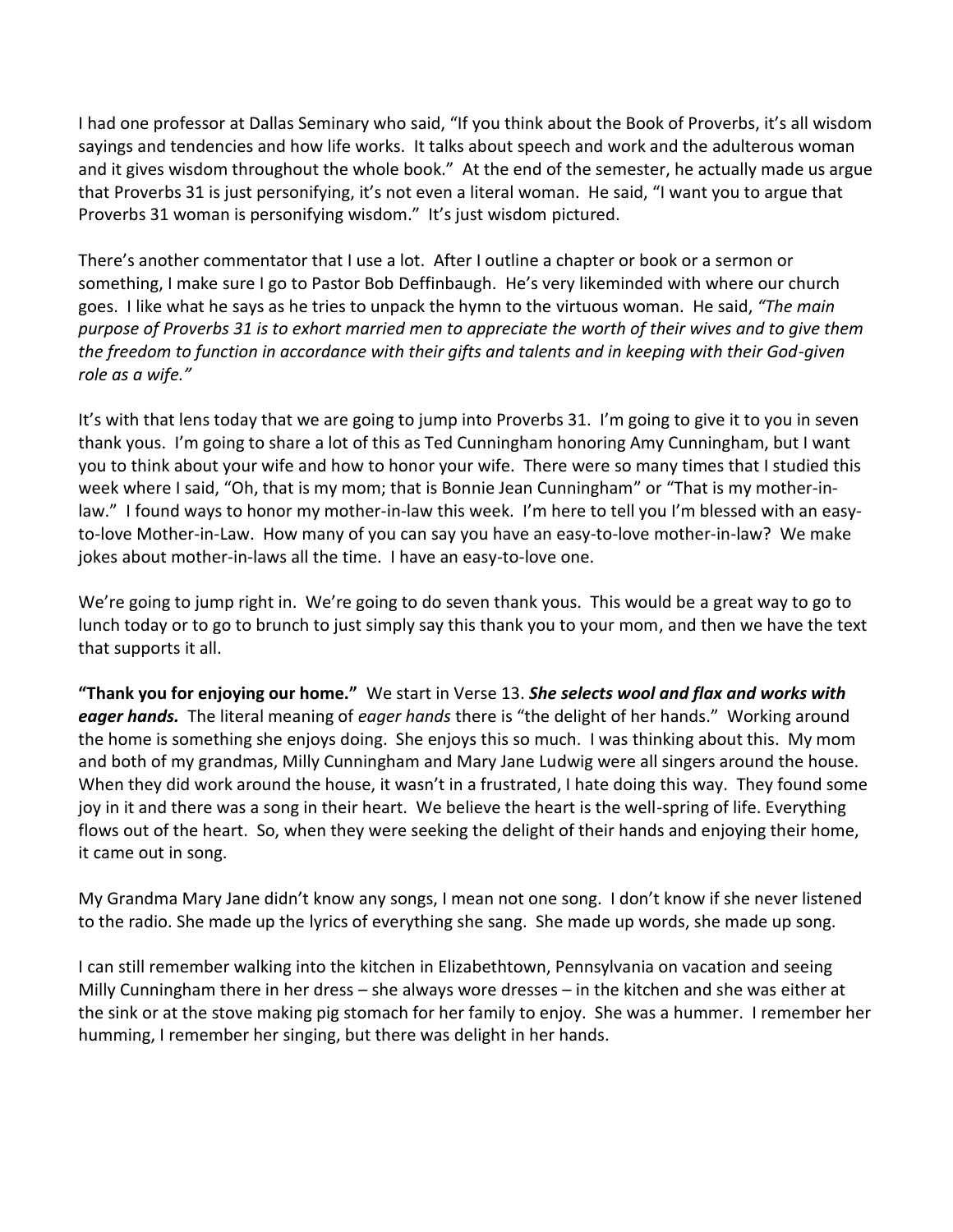I asked you, as a church family, what songs you remember your mom sang as she worked around the home, enjoying the work of her home. I received too many responses to give. It was broken down pretty evenly between Christian homes and non-Christian home.

Kimberly said, "How Great Thou Art was always mom's lips." Valerie said, "What a friend we have in Jesus." Kristin said, "Rise and Shine and give God the glory, glory." This was the same with my mom. Let me just remind every mom in here, your teenagers love that at 6:00am. For you to walk into their room, rip open the curtains, and sing, "This is the day, this is the day that the Lord…"

Becky said, "Tis so Sweet to Trust in Jesus." Then this one… "This is my Story, this is my song. Praising my savior all the day long." Karen said, "Always while doing dishes, we sang, "In the Garden." Pam Brown said her mom Norma's song was "Stop running in and out, the flies are getting in" by Burl Ives. I had to look that one up. I didn't even think that was a real song. Raise you hand if you've never heard that song. It's on iTunes, check it out.

Susan said, "Boogie Woogie Bugle Boy." Teri said, "Elvis. I Can't Stop Falling in Love with You." And this one I love. Eric said, "Mom loved Eddie Rabbit and was always singing, "Oh I love a rainy night, love a rainy night…" I love that we don't know any of the words past the title of the song. Gretta said, "Harper Valley PTA." That's a good one. June said, "I don't remember the name of the song, but the only line I remember is 'She has a lovely pair of coconuts," so I don't know what that's all about. I need that for the next service.

Guys, I've got to show you; this is so great. Look it up if you think I'm making this up out of the scripture, but, again, original intent… The passage goes on in Verse 14 to say, *She is like the merchant ships, bringing her food from afar.* It goes on to say she enjoys shopping and gathering. Guys, turn to your wife and say, "What my baby wants, my baby gets." How many of you guys hate Amazon Prime as much as Chip Gaines? I hate Amazon Prime as much as I hate Chip Gaines. But, what a great way to start Mother's Day. "Mom, thank you for the delight you take in all that you do around our home."

My mom worked outside of the home. She worked a fulltime job. I get all these pictures in my mind. I'm only sharing this story so my mom will cry on Mother's Day. I just remember my mom walking in after a long day – and I just know she was beat up by corporate America and by the business world and how difficult and challenging that was – and reaching down under the stove. How many of you the broiler on the stove was where you stored the pots and pans?

I can still remember… The door from the garage opened right by the stove. She didn't even take her coat off. She would open the door, lean down, grab the pot… I don't know how much joy was in her hands at that moment. She was tired. But, she was providing for her family.

This is why we grew up on Hamburger Helper. Can I get an amen for Hamburger Helper? I know they say millennials don't like hamburger or beef until they start having children. You'll know exactly what we mean when you start having children. It's cheap and easy to cook, and all the moms said... Amen. I remember that she would get the stove going… This may be too much information, but just to take you into the Cunningham home on 24 Leisure Lane… Isn't that great. I grew up at 24 Leisure Lane and I now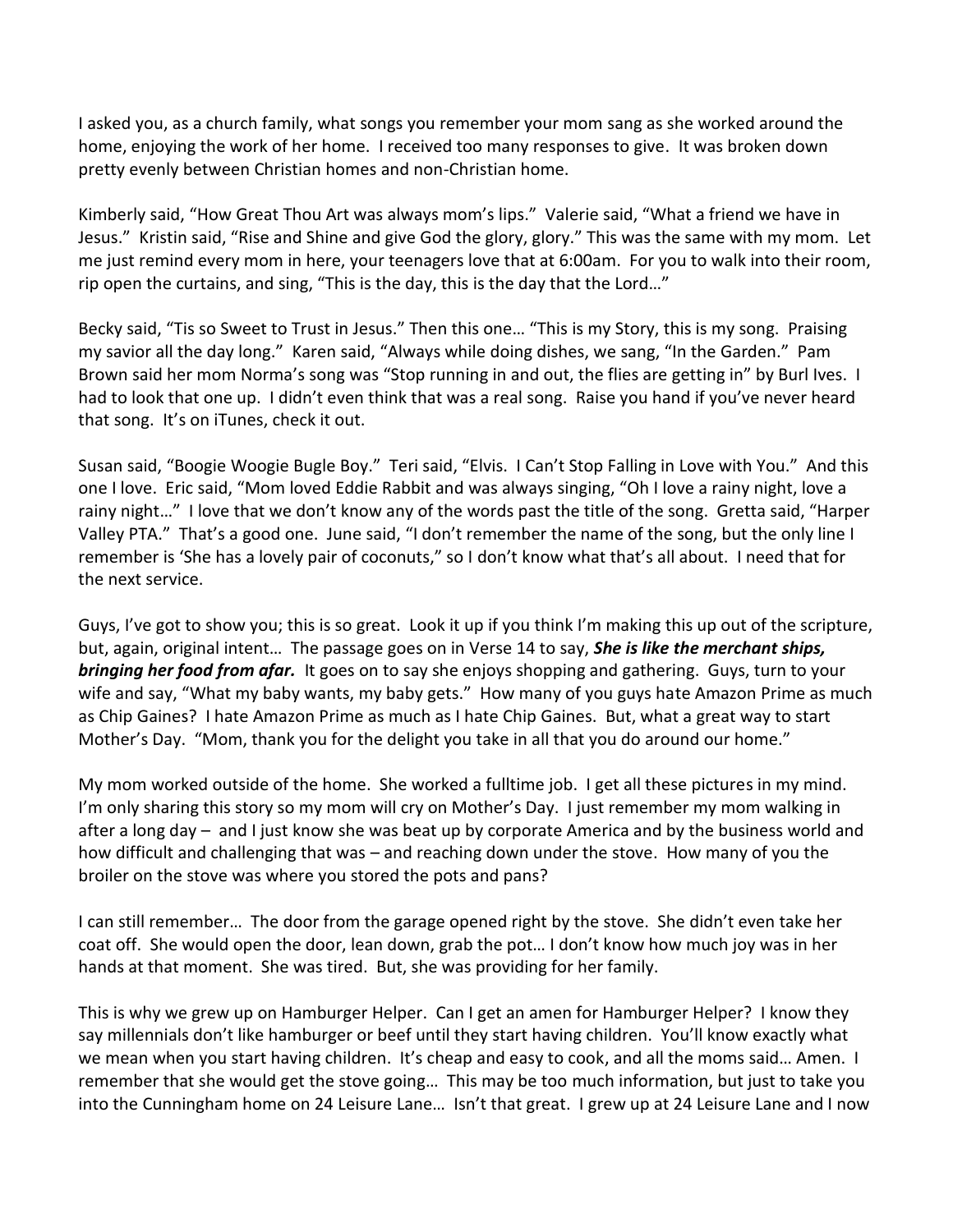live on Tranquil Lane and my parents live on Peaceful. The number of times we would be sitting around our little kitchen table, my brother Andy, myself, and my dad, with my mom cooking. It was so great because she would stand at the door… How many of you had a mom that would use the door to fan in cold air? A mom who enjoyed the work and enjoyed the work of the home.

**"Thank you for starting your day so early."** Thank you for being the first one up and making sure your kids have breakfast, making sure your kids are ready to go. For Amy, it starts early. I know Travis shared a couple of weeks ago that Kari Brawner is a list maker. She loves making her lists. He said that even if something wasn't on the list and they did something off the list, she would add it to the list with a box just so she could check it. That's Amy Cunningham too and her list starts around 4:00 am. I can hear the tapping, I can hear the thinking.

I wake up in the morning and let me just tell you… When a guy wakes up, there's literally no list in his head. My first thought is can I get another 15 minutes? But with Amy, it is eyes open; her day starts so early. *She gets up while it is still night; she provides food for her family and portions for her female servants.* (v15) We do that too. Our maids and butlers and all that are well taken care of. We don't let them just work for us; we make sure they are cared for.

Here's the investor part. *She considers a field and buys it; out of her earnings she plants a vineyard.* (v16) Here's a farmer and investor, someone who is pouring back into her family, thinking about the future. It's important for you to think about this. Moms are constantly thinking about the future. I think it easier for dads to get into survival mode. It's just what do we need to do to get the day…

It's so funny, last night, we were all at home and I just had this memory, and it's so my mom too, but Amy was here at the church working all afternoon while we were relaxing at home. I don't know why we weren't here with her. I called her at 5:30. Carson is standing in front of me and we're both kind of panicked. I called her and I go, "Hey, babe, we're just standing here figuring out what we're going to do for dinner. Are we going to eat tonight?" I know every mom in here is just shocked that men can't actually provide something for themselves.

Did anybody have this issue growing up? If my mom wasn't around we were like, "What are we going to eat? We've already had Nutter Butters, we've already had Swiss Cake Rolls, what else is there. We should probably get something healthier, and then mom shows up and we could have done that. We could have made that sandwich. We could have turned on the grill." I know how to turn the grill on, but I would need someone to bring me the meat. I'll put it on there, cook it, put it on the platter, and send it back in the house.

**"Thank you for ending your day late."** She starts early and she ends late. Amy is the last one down every night in our home. *She sets about her work vigorously…* She's passionate about it. Not only does she delight in it as we saw in the beginning of the text, but now she just stays at it. She doesn't quit when the job has to be done. There are times I feel like forcing her to sit down. When she's doing all that laundry, I'm like, "We've got to get you some help. You can't be running yourself like this all day. Take a break." But they go all day. *…her arms are strong for her tasks.* (v17)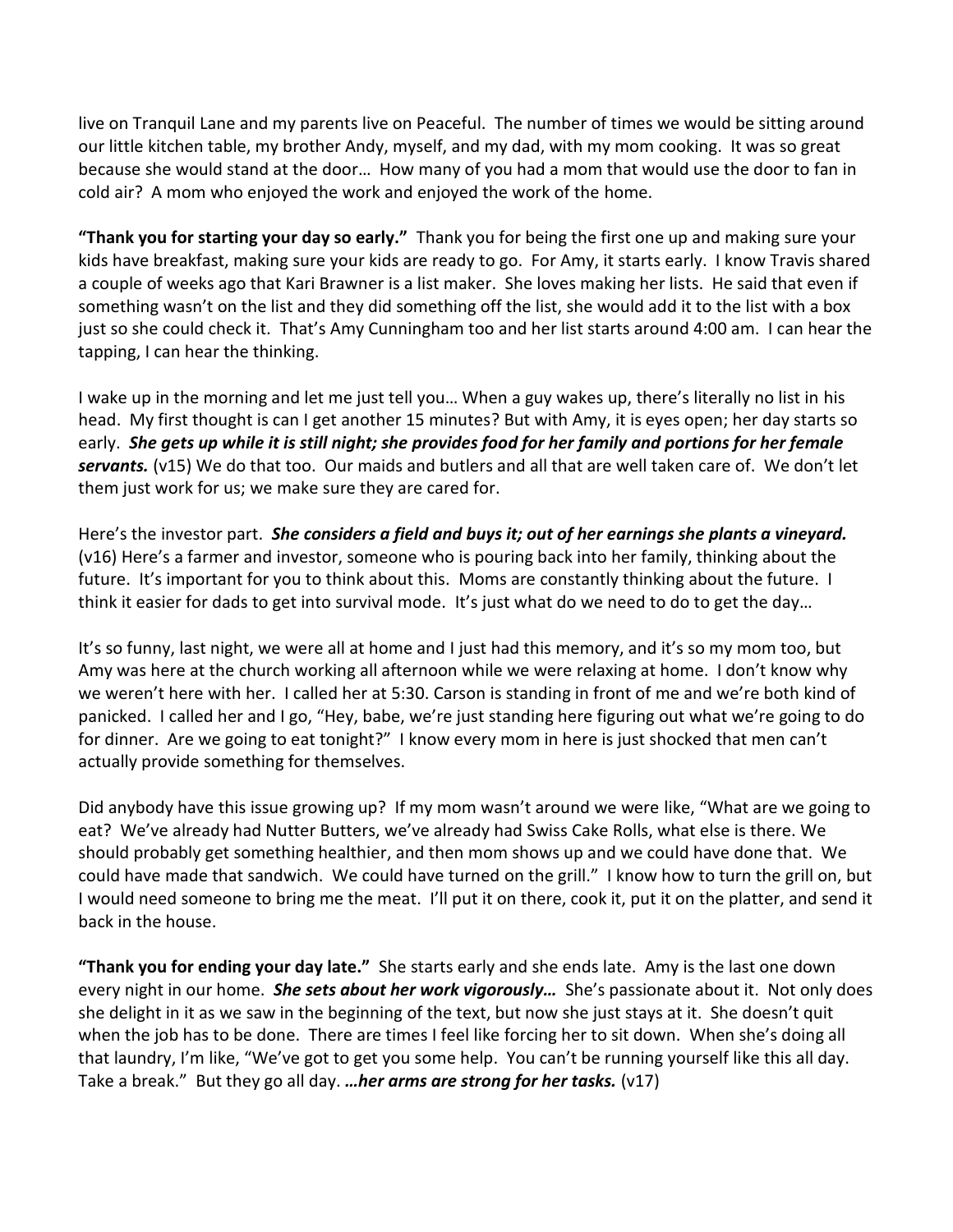**She sees that her trading is profitable, and her lamp does not go out at night.** (v18) She's prepared. She made her list. This is actually beyond just the word picture for evening time and going back till the sun sets, but it's also that oil in the lamp word picture we get from scripture that she has prepared her day, she has planned her day, so she knows how to get through the day, and she knows everything that is coming. And she tries her best to have in on the schedule and she tries her best to just take it out and tackle it an item at a time.

**"Thank you for opening to others."** Not only does she care for her own home… *She opens her arms to the poor and extends her hands to the needy.* (v20) I say this again to my mom this morning. She is one of the most generous women I know. She is constantly thinking about other people. I'm not going to ask you to raise your hand and I'm not saying that my friends in here that use my mom as a babysitter are poor and needy. That's not what I'm saying at all.

My mom is not only a mother to me and a grandmother to my children, but she has become a mom and a grandmother to many children and grandchildren in this congregation. What a beautiful example for me when… Sometimes I'm just shocked at how long she's with some kids and what she's doing. She'll come over in the morning when Amy and I are leaving for a trip and she'll be with our kids and then after she drops our kids off at school, she'll go watch somebody else's kids. Mom, I want you to hear it from me. I'm one son that's very proud of that when I see that. That is someone that is not just thinking about herself or her own family, but she's teaching her family, she's teaching her children. That is an example that is set. What an example for every mom in here that is not just thinking about her home and thinking about the affairs of her home and thinking about the needs of her children.

My mom goes into Kohls… She's the only woman I know that comes out with two carts of stuff and Kohls actually gives her money. I don't know how this works. She said it's all legal. She doesn't have one of those senior problems that I know some of the other people have. She's thrifty. Getting her to spend money on herself is almost impossible. She's spending money on her children and her grandchildren, on your children, on your grandchildren. If she ever finds out your child likes something, she will never forget that. When she finds it for a dime at Kohls, she's buying it. It's kind of funny because your kids may be 17 now. After they told her something they liked at age four, she's giving it to them at 17. They ask what she's doing and she's like, "Well it wasn't on sale all these 13 years." That is a good grandma and all the men said… amen. Someone that is thinking about other people.

**"Thank you for speaking words of high value over dad."** Amy, thank you for speaking words of high value over me. The scripture says, *Her husband is respected at the city gate…* He has a position of respect and he's making judgments and ruling there at the city gate. *…where he takes his seat among the elders of the land.* (v23) He is known for his wife and the wife brings honor just in the way she carries about her business and her tasks. She is speaking a blessing over her family and over her husband.

I just want to say this on behalf of every man that's in here right now with a respectable wife, with a wife who is honoring in her words and actions. Thank you. Thank you for being someone who blesses your family with that gentle and quiet spirit, with that fear of the Lord that is in you and what great affirming that does for the value of your home.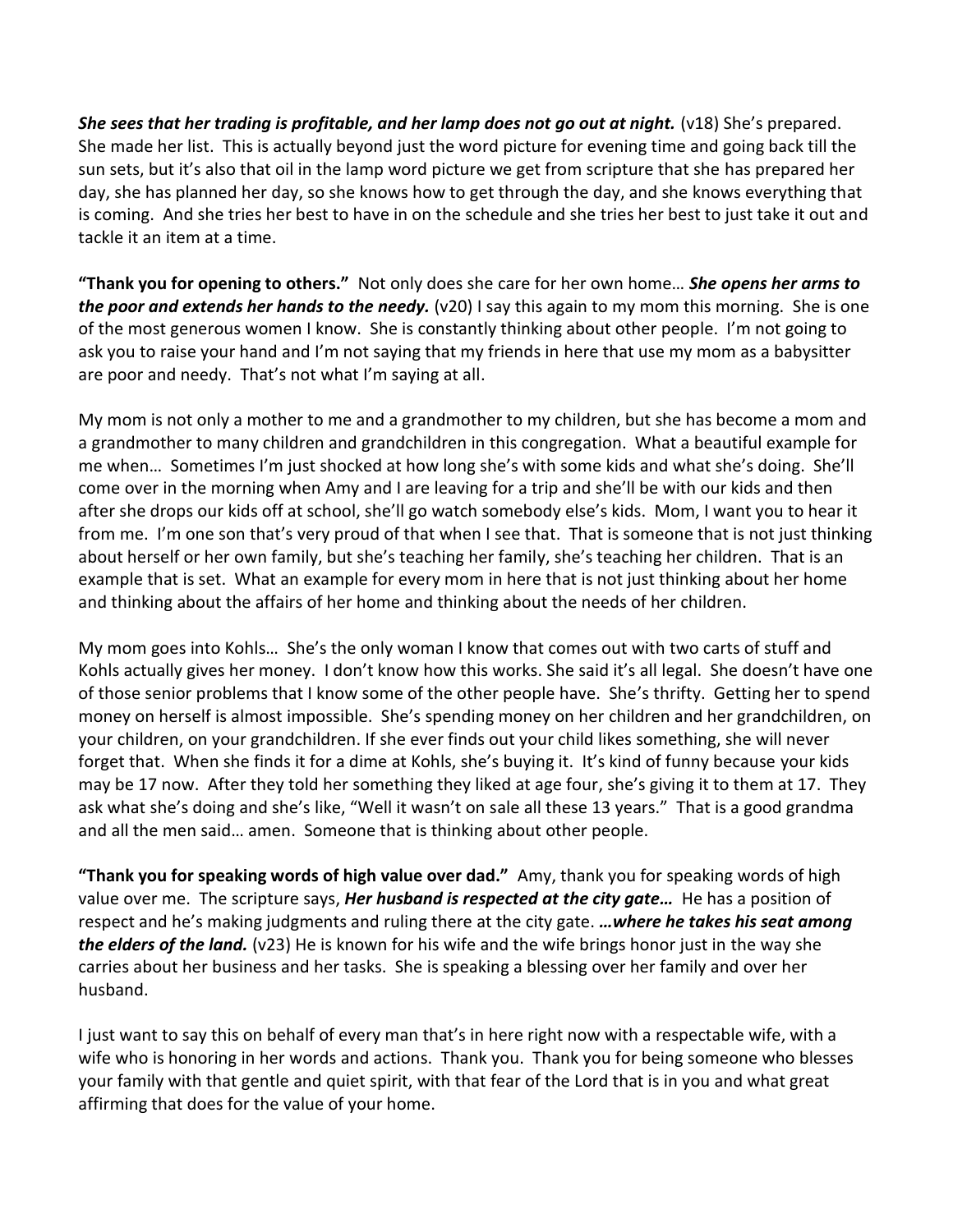**"Thank you for picturing a special future for our family."** I love this text. I'm trying to figure out how to do a whole message off of this. *She is clothed with strength and dignity; she can laugh at the days to come.* This isn't a woman who fears the future. This isn't a woman who fears what's going to happen with her children. She has full confidence. She fears the Lord and her fear for the Lord, her gentle and quiet spirit that is growing in her, which of great worth in God's sight, allows her to look at her kids, then look back to the Lord and say, "You've got this. I'm doing everything I can." And when that child's brain falls out, she doesn't fret, she doesn't white knuckle grip it, she's able to say, "Lord, I'm going to continue to pray until this child's brain finds it's way back in." She pictures a very special future for her kids. She's passionately saying, "Lord, I trust in you. I am with you fully. She can laugh at the days to come and actually have joy.

**"Thank you for teaching us."** *She speaks with wisdom, and faithful instruction is on her tongue.* We read this in Deuteronomy. It's a passage that we use often around our church. It simply says this and I'm going to share it with moms today. It's directed toward parents and those in community. *[5](https://www.studylight.org/desk/?q=de%206:5&t1=en_niv&sr=1) Love the Lord your God with all your heart and with all your soul and with all your strength. [6](https://www.studylight.org/desk/?q=de%206:6&t1=en_niv&sr=1) These commandments that I give you today are to be on your hearts.*

Mom, this is on your heart, the fear of the Lord, a love for the Lord is on your heart. And then what's on your heart will be passed onto your children. It's why you can laugh at the days to come, why you can find joy in the days to come as you live out your life in the lord. *[7](https://www.studylight.org/desk/?q=de%206:7&t1=en_niv&sr=1) Impress them on your children.* How do you do that? Well, they're watching, they're listening, they're remembering, and then they are repeating. *Talk about them when you sit at home and when you walk along the road, when you lie down and when you get up.* (Deuteronomy 6) From sunrise to sunset and all throughout the day, let your conversation be that of following Jesus, following the Lord.

**"Thank you for making me do my part around the home."** Yes, you were eager to do the work and sometimes, mom, it's so much easier for you to do it and get it done than to show us how to do it and wait for is to get it done, but you made us do it. *She watches over the affairs of her household…* This means that it's not just her doing all of the work, there are others involved in this. The whole family is involved in this, but she's the great conductor of the whole orchestra. She's the one telling people where to go, what to do. This is Amy and I love it. Sometimes that is conflict in our home because when I have my day planned and she's got my day planned and they come together, the merging of the days together… I joked with her on the way here because she's been telling me all week to say this and to say that. She says she's not a communicator, but she's been giving me a lot of stuff to say this morning. *…and does not eat the bread of idleness.* (v27)

I have a pastor friend who was counseling with a couple recently and there was stress in their home. He was trying to get to the bottom of it. Why is there so much stress? She has two small children, but what's really going on. He said, "Ted, I just kept digging and digging and I couldn't figure it out. Their home just seemed like every other ordinary home, like we all have. Affairs about the house, stuff that needs to get done, tasks that need to be completed, food that needs to be made, dishes that need to be done, clothes that needed to be folded, cars needed to be cleaned. It just seemed normal." But then he figured out she was surfing Facebook three hours a day.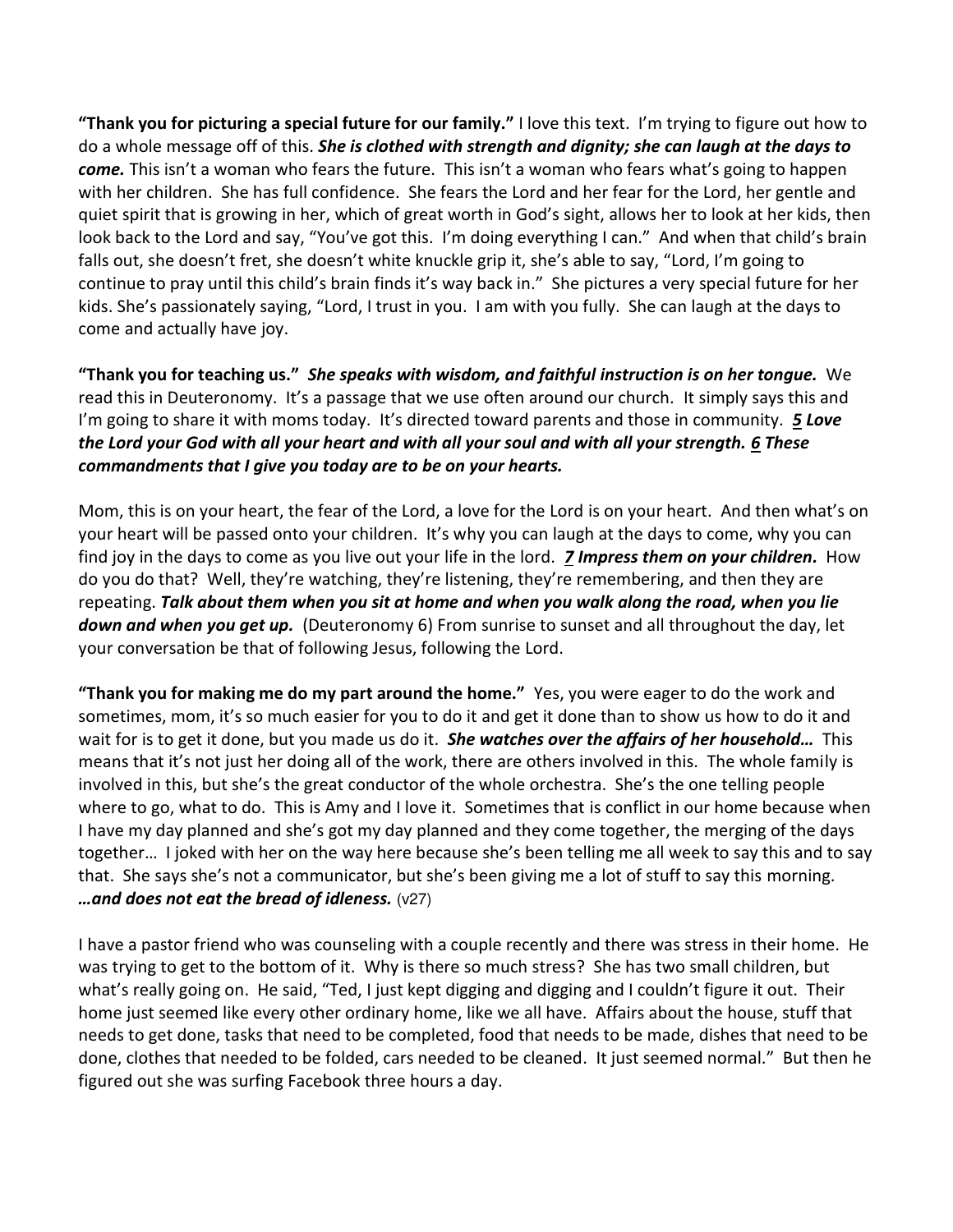He's an older pastor. All of his kids are raised, and he's got grandkids. He said, "As an older pastor, I was able to just encourage her. I said to her, 'I think you underestimate how much it takes to run a home. I'm not telling you that you're wrong and you shouldn't do this. It's between you and the Lord to determine this. I think you have an idleness. Facebook is an idleness. You don't have time to be on your phone or any device for three hours a day; it's depleting you.'" He said that just as a grandpa talking to a grandchild, just loving her and saying, "It's too much for anybody, not just a woman, but for a man as well.

This week, I wrote down some things my mom always said to me and some I'm hearing Amy say to our kids. I kind of put them under the unreasonable requests column. Think about what a mom says all day long, every day. You're going to have 30 or 40 out of this list.

Brush your teeth. Take a bath. Put deodorant on. Fix your hair. Go to bed. Get up. Get dressed. Wash your hands. Pick up your room. Go to your room. Catch the bus. Go to school. Get in the car. Find your own ride home. Put your seatbelt on. Go to church. Get the groceries in. Clean your plate. Make your bed. Do the dishes. Take the dog out. Run the vacuum. Do your homework. Say thank you. Say please. Say yes ma'am. Go out side and play. And all the moms said… Amen. Turn off the PlayStation. And all the moms said… Amen. Turn off the T.V. Get a job. Give to the church. Sit still. Pick it up. Drop it. Don't touch that. Get over here and give me a hug. Get off of me. Are you going to say I'm sorry? Well, sorry is just not good enough. Look at me when I'm talking to you. Don't look at me that way. Give me a hug.

All that it takes… I was with a mom recently and it's not important who it is. I heard her tell her 18 year-old to brush his teeth. I went, "What!?" I got on to her. "Why are you telling your college son to brush his teeth?" She responded back, "Because he doesn't."

Listen, you want to honor your mother today? Brush your teeth. Don't make her tell you. If you want to honor mom today, take a bath. If you want to honor mom today when your headphones mess up your hair, fix your hair for the pictures out there. Take the dog out before she asks you to take the dog out. Do the dishes. Just run the dishwasher. You don't even need dishes in it; just run the dishwasher. Let her think you're doing something. Honor mom. Be a part of the home. She enjoys the work of her home.

Gary Smalley said this for years. The home is the extension of the wife. One of the best ways we can honor a homemaker is to be involved in her home. Again, my wife is quality time and acts of service. I can buy her a cookbook, but building a garden – acts of service – where we can sit around a fire and watch the garden grow together, quality time. Acts of service and quality time means I serve her for long periods of time. That's how you honor.

I'm trying to get my kids to see that. I think they are seeing that. Mom takes great joy in her home and we honor mom when we come alongside her in the affairs of her home. And all God's people said... amen.